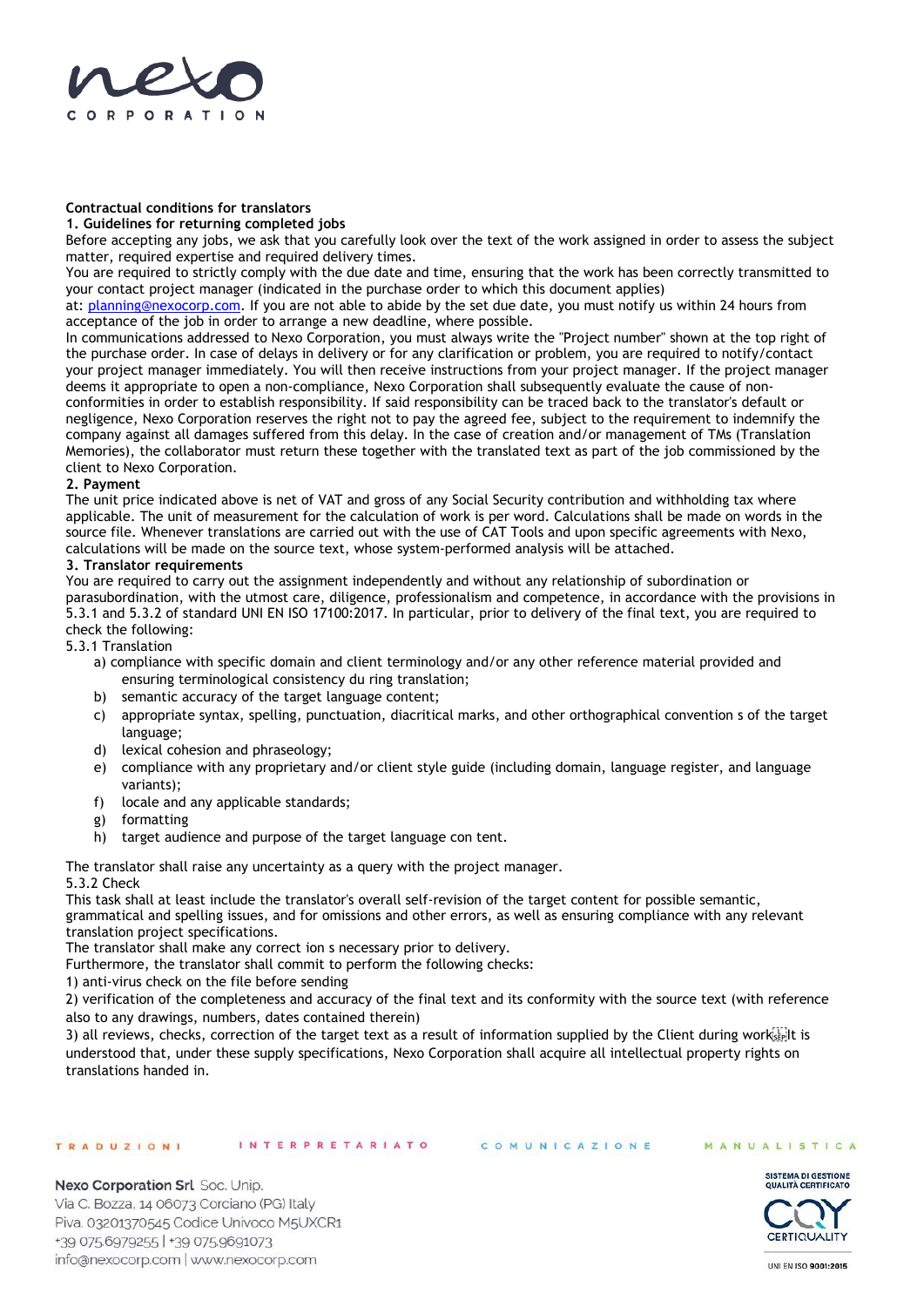

Finally, you agree to strictly comply with the provisions of UNI EN ISO 9001:2015, UNI CEI ISO IEC 27001:2014 and UNI EN 17100:2017, for those parts falling under your competence.

# **4. Liability and warranties**

In the event that the delivered translated material deviates from the work requested in the purchase order, you will be required to make all necessary corrections as part of a "corrections request" received via e-mail, without being entitled to further compensation.

If, as a result of complaints made by the Client regarding the correctness of work, Nexo Corporation will have to offer any discounts to the Client, these shall be deducted from your payment. You shall assume full responsibility for the proper fulfilment of the job and shall ensure that the translation made does not infringe on the rights of third parties nor contain civil or criminal illegal content. In case of differences in copy and/or layout to such an extent that Nexo Corporation must intervene directly, you will be charged the costs incurred. You shall also undertake to hold harmless and indemnify Nexo Corporation for any direct or indirect damages which occurred to Nexo Corporation, the Client or any third party and arising from the translation made.

# **5. Confidentiality and non-disclosure agreement**

You shall agree to keep confidential all text and data received by Nexo Corporation or the Client, recognising the confidentiality of information and secrecy of the delivered work. You shall consequently also agree not to disclose and/or share material with third parties in any form and not use said material for purposes other than for completion of the assigned task, for the duration of the assignment and after its conclusion.

You shall agree to return information received for the assignment at the end of the project.

You shall agree to reimburse Nexo Corporation for all damage arising from any breach of the aforementioned obligations of confidentiality.

Finally, we extend a reminder of your obligation to maintain confidentiality regarding this contract. You are required to observe all measures required by Legislative Decree no. 196/2003, Eu. Reg. 679/2016 and subsequent amendments in the processing of data.

At the same time, Nexo Corporation shall undertake to respect the privacy of your personal information, as required by Legislative Decree no. 196/2003, Regulation 679/2016/UE GDPR and subsequent amendments in the processing of data.**6. Non-compete obligation**

During the course of the tasks indicated in the purchase order and for a period of one year after its conclusion, you shall not perform any language translation services on your own behalf or through an intermediary for clients with whom you have come in contact with, directly or indirectly, through the job assigned to you by Nexo Corporation, without specific authorisation of the latter. In case of failure to comply with this clause, Nexo Corporation reserves the right to take legal measures for its own protection.

# **7. Rates and accounting per word**

No match 0-74% [100% rate per word] Fuzzy match 75-99% [60% rate per word] 100% match + repetition [ 30% rate per word]. These prices are to be considered net of VAT and gross of withholding tax (where applicable). The rate for revisions shall be calculated at 50% of the "no match" rate.

In the case of jobs where it is not possible to communicate the number of words contained in the file to be translated in advance, you must indicate the number of words translated in your e-mail upon delivery of the completed translation. At the end of the month, the translator will send an invoice to: [amministrazione@nexocorp.com,](mailto:amministrazione@nexocorp.com) with projects carried out in that same month, indicating:

· the number of each project

 $\cdot$  the respective dates of delivery

· the number of words to be translated for each project, as per purchase order

· the number of words translated and communicated via the job delivery e-mail (if not otherwise indicated in the purchase order)

In case of non-receipt, discrepancies and/or partial compliance, Nexo Corporation will suspend payment until receiving the requested data.

For bills or invoices received after the 5th of the month following that in question, payments shall be postponed a month after the agreed period. The Transfer holder shall coincide with the holder of the current account.

# **8. Note on sending invoices**

Starting from 01/01/2019, translators must send invoices in advance in pdf format to the address

[amministrazione@nexocorp.com](mailto:amministrazione@nexocorp.com) and await authorisation for sending in electronic format from Nexo Corporation, who will preventively verify its correctness.

If translators take part in a preferential tax regime and therefore subsequent sending of the electronic invoice is not required, they must always add the wording "NO electronic invoice to follow" in the invoice, or in the e-mail sent with it. The SDI CODE is as follows: M5UXCR1

COMUNICAZIONE

#### INTERPRETARIATO TRADUZIONI

Nexo Corporation Srl Soc. Unip. Via C. Bozza, 14 06073 Corciano (PG) Italy Piva. 03201370545 Codice Univoco M5UXCR1 +39 075 6979255 | +39 075 9691073 info@nexocorp.com | www.nexocorp.com

# MANUALISTICA



UNI EN ISO 9001:2015